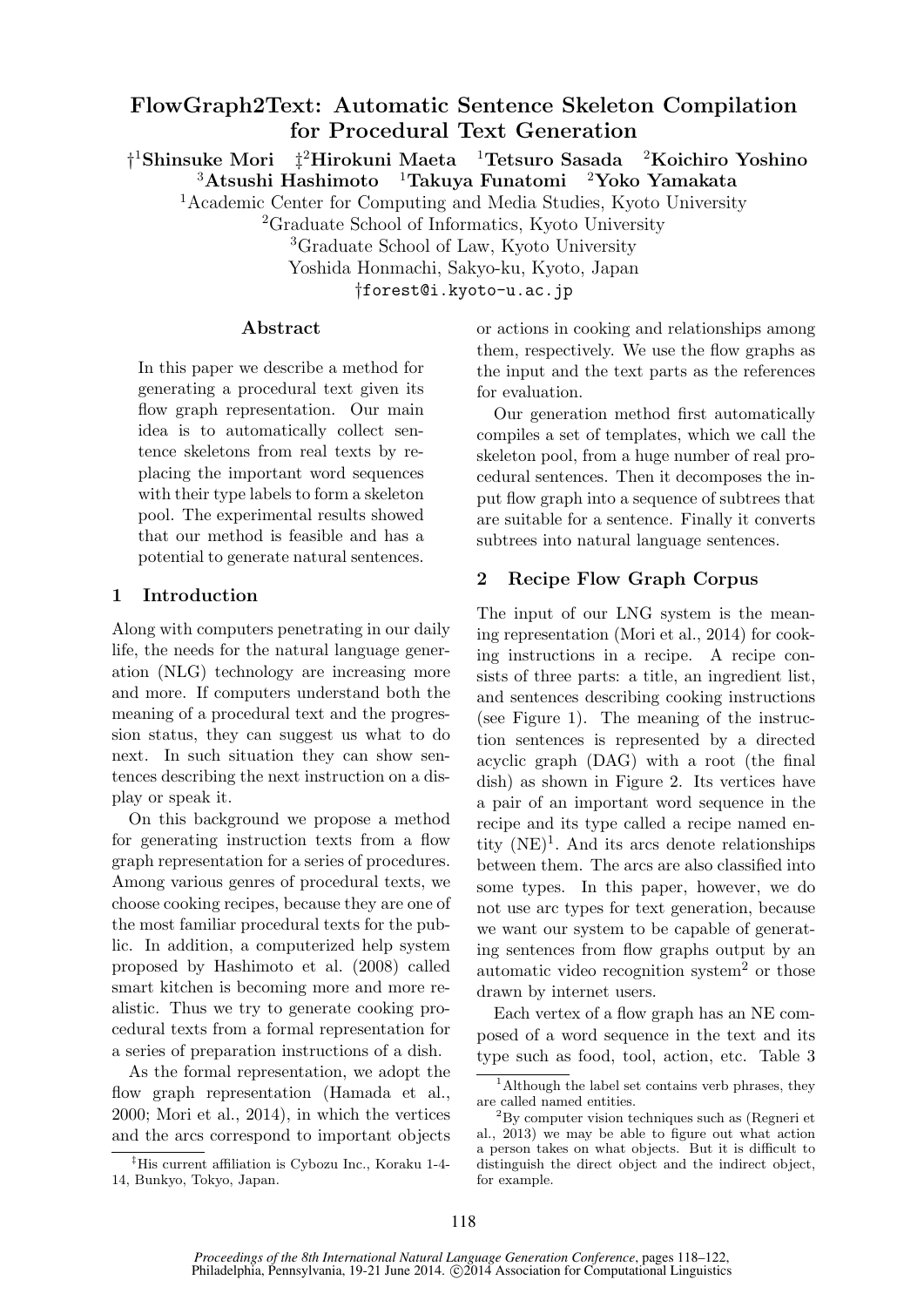

Figure 1: A recipe example. The sentences are one of the ideal outputs of our problem. They are also used as the reference in evaluation.

lists all of the type labels along with the average numbers of occurrences in a recipe text and examples. The word sequences of verbal NEs do not include their inflectional endings. From the definition we can say that the content words are included in the flow graph representation. Thus an NLG system has to decide their order and generate the function words (including inflectional endings for verbs) to connect them to form a sentence.

## 3 Recipe Text Generation

The problem in this paper is generating a procedural text for cooking (ex. Figure 1) from a recipe flow graph (ex. Figure 2).

Our method is decomposed into two modules. In this section, we explain them in detail.

### 3.1 Skeleton Pool Compilation

Before the run time, we first prepare a skeleton pool. A skeleton pool is a collection of skeleton sentences, or skeletons for short, and a skeleton is a sentence in which NEs have been replaced with NE tags. The skeletons are similar to the so-called templates and the main difference is that the skeletons are automatically converted from real sentences. The following is the process to prepare a skeleton pool.

- 1. Crawl cooking procedural sentences from recipe sites.
- 2. Segment sentences into words by a word segmenter KyTea (Neubig et al., 2011). Then recognize recipe NEs by an NE recognizer PWNER (Mori et al., 2012).
- 3. Replace the NE instances in the sentences with NE tags.



Figure 2: The flow graph of the example recipe.

Table 3: Named entity tags with average frequence per recipe.

| $\overline{\text{NE}}$ tag | Meaning                                | Freq.             |
|----------------------------|----------------------------------------|-------------------|
| F                          | Food                                   | 11.87             |
| Τ                          | Tool                                   | 3.83              |
| D                          | Duration                               | 0.67              |
| Q                          | Quantity                               | 0.79              |
| Ac                         | $\overline{\text{Action}}$ by the chef | 13.83             |
| Af                         | Action by foods                        | $\overline{2.04}$ |
| Sf                         | State of foods                         | $\overline{3.02}$ |
| $\overline{\mathsf{St}}$   | State of tools                         | $\overline{0.30}$ |

We store skeletons with a key which is the sequence of the NE tags in the order of their occurrence.

### 3.2 Sentence Planning

Our sentence planner produces a sequence of subtrees each of which corresponds to a sentence. There are two conditions.

Cond. 1 Each subtree has an Ac as its root.

Cond. 2 Every vertex is included in at least one subtree.

As a strategy for enumerating subtrees given a flow graph, we choose the following algorithm.

- 1. search for an Ac vertex by the depth first search (DFS),
- 2. each time it finds an Ac, return the largest subtree which has an Ac as its root and contains only unvisited vertices.
- 3. set the visited-mark to the vertices contained in the returned subtree,
- 4. go back to 1 unless all the vertices are marked as visited.

In DFS, we choose a child vertex randomly because a recipe flow graph is unordered.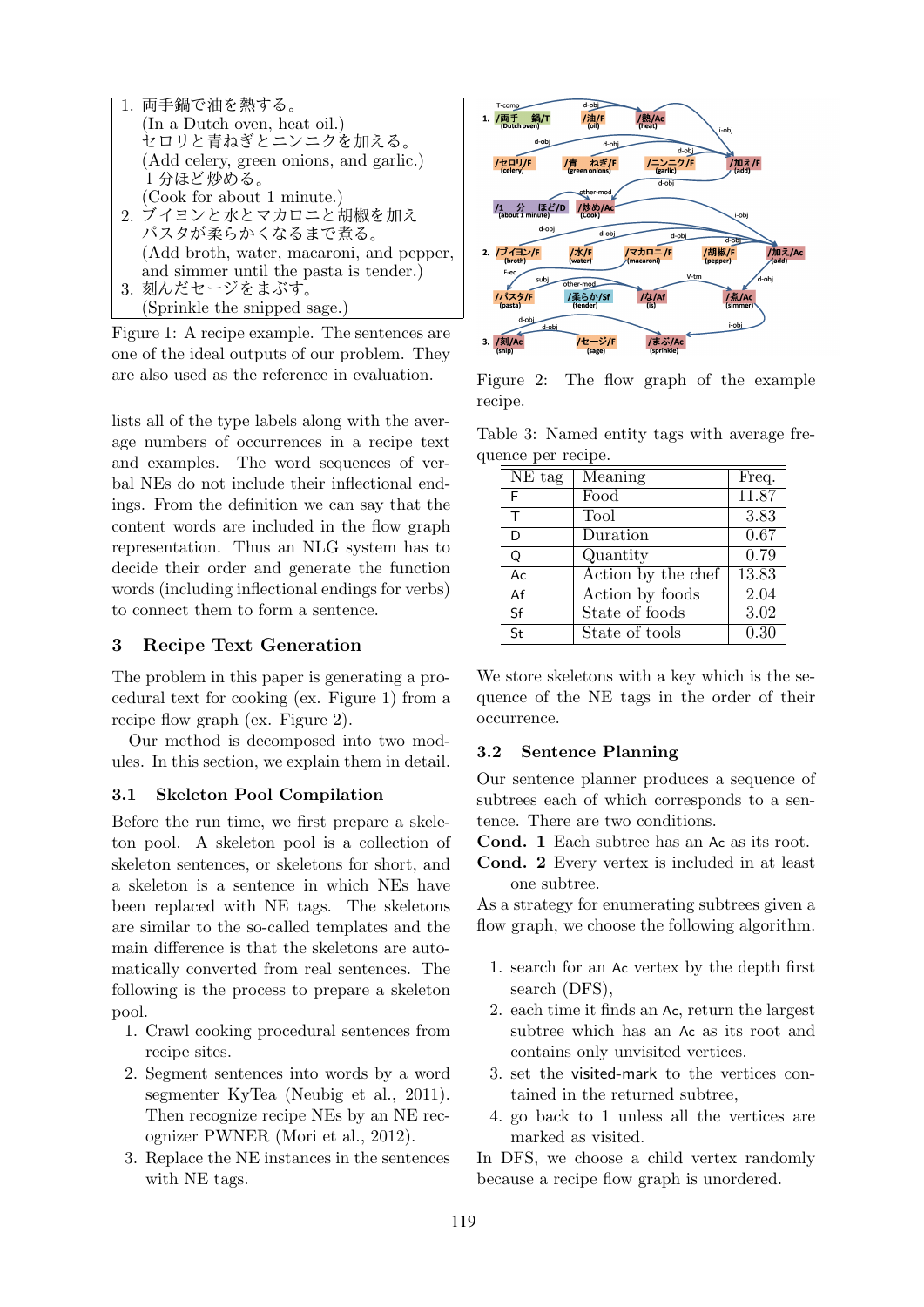| $\frac{1}{2}$                                                     |          |         |                |               |                  |  |  |  |  |
|-------------------------------------------------------------------|----------|---------|----------------|---------------|------------------|--|--|--|--|
| Usage                                                             | #Recipes | #Sent.  | $\#\text{NEs}$ | #Words        | $\#\text{Char.}$ |  |  |  |  |
| Test                                                              | 40       | 245     | 1,352          | 4,005         | 7,509            |  |  |  |  |
| NER training                                                      | 360      | 2,813   | 12,101         | 51,847        | 97.911           |  |  |  |  |
| Skeleton pool                                                     | 100,000  | 713,524 | $*3,919,964$   | $*11,988,344$ | 22,826,496       |  |  |  |  |
| The numbers with asterisc are estimated values on the NLP result. |          |         |                |               |                  |  |  |  |  |

Table 1: Corpus specifications.

| Table 2: Statistical results of various skeleton pool sizes. |  |
|--------------------------------------------------------------|--|
|--------------------------------------------------------------|--|

| No. of sentences used for | 2,769   | 11.077 | 44,308 | 177.235 | 708.940 |
|---------------------------|---------|--------|--------|---------|---------|
| skeleton pool compilation | (1/256) | (1/64) | (1/16) | (4)     |         |
| No. of uncovered subtrees | 52      |        |        |         |         |
| Average no. of skeletons  | 37.4    | 124.3  | 450.2  | 1598.1  | 5483.3  |
| BLEU                      | 11.19   | 11.25  | 12.86  | 13.12   | 13.76   |

### 3.3 Sentence Generation

 $\equiv$ 

Given a subtree sequence, our text realizer generates a sentence by the following steps.

- 1. Collect skeletons from the pool whose NE key matches the NE tag sequence specified by the subtree<sup>3</sup>.
- 2. Select the skeleton that maximize a scoring function among collected ones. As the first trial we use the frequency of skeletons in the pool as the scoring function.
- 3. Replace each NE in the skeleton with the word sequence of the corresponding NE in the subtree.

### 4 Evaluation

We conducted experiments generating texts from flow graphs. In this section, we report the coverage and the sentence quality.

#### 4.1 Experimental Settings

The recipe flow graph corpus (Mori et al., 2014) contains 200 recipes. We randomly selected 40 flow graphs as the test data from which we generate texts. The other 160 recipes were used to train the NE recognizer PWNER (Mori et al., 2012) with 200 more recipes that we annotated with NE tags. To compile the skeleton pool we crawled 100,000 recipes containing 713,524 sentences (see Table 1).

#### 4.2 Skeleton Pool Coverage

First we counted the numbers of the skeletons that matches with a subtree (Step 1 in Subsection 3.3) for all the subtrees in the test set by

changing the number of the recipe sentences used for the skeleton pool compilation.

Table 2 shows the numbers of subtrees that do not have any matching skeleton in the pool (uncovered subtrees) and the average number of skeletons in the pool for a subtree. From the results shown in the table we can say that when we use 100,000 recipes for the skeleton compilation, our method can generate a sentence for 98.4% subtrees. And the table says that we can halve the number of uncovered subtrees by using about four times more sentences. The average number of the skeletons says that we have enough skeletons in average to try more sophisticated scoring functions.

#### 4.3 Text Quality

To measure the quality of generated texts, we first calculated the BLEU  $(N = 4)$  (Papineni et al., 2002) with taking the original recipe texts as the references. The unit in our case is a sequence of sentences for a dish. Table 2 shows the average BLEU for all the test set. The result says that the more sentences we use for the skeleton pool compilation, the better the generated sentences become.

The absolute BLEU score, however, does not tell much about the quality of generated texts. As it is well known, we can sometimes change the instruction order in dish preparation. Therefore we conducted a subjective evaluation in addition. We asked four evaluators to read 10 texts generated from 10 flow graphs and answer the following questions.

- Q1. How many ungrammatical two-word sequences does the text contain?
- Q2. How many ambiguous wordings do you find in the text?

Then we show the evaluators the original recipe text and asked the following question.

<sup>&</sup>lt;sup>3</sup>This part is language dependent. Since Japanese is SOV language, the instance of Ac is placed at the last of the sentence to be generated. Languages of other types like English may need some rules to change the NE tag order specified by the subtree into the proper sentence element order.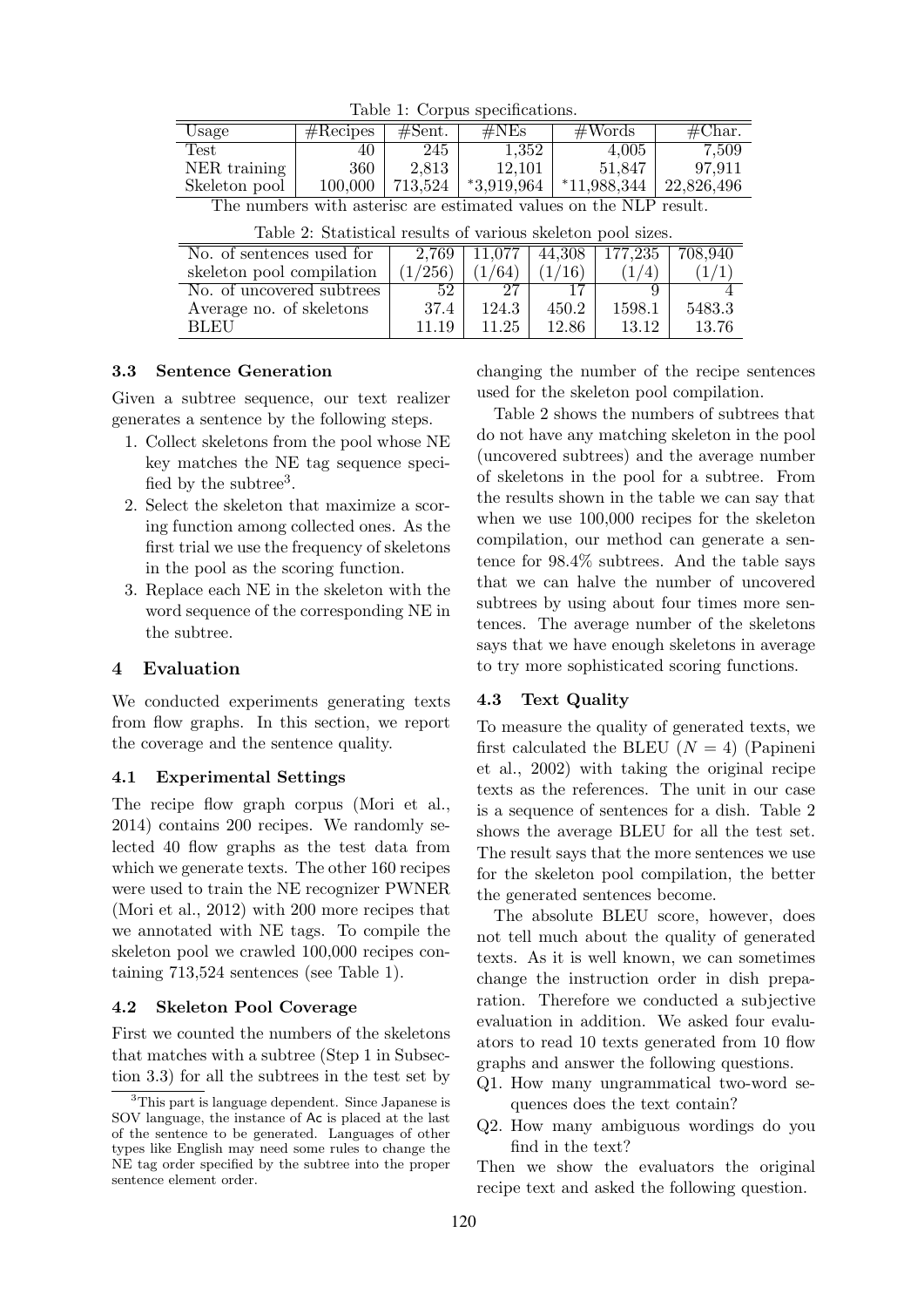|                                     |                 |                |                             |                |                  | ັ              |                 |                |                |             |          |         |
|-------------------------------------|-----------------|----------------|-----------------------------|----------------|------------------|----------------|-----------------|----------------|----------------|-------------|----------|---------|
|                                     | Evaluator 1     |                |                             | Evaluator 2    |                  |                | Evaluator 3     |                |                | Evaluator 4 |          |         |
| <b>BLEU</b>                         | Q1              | Q2             | Q3                          | Q <sub>1</sub> | Q2               | Q3             | Q1              | Q2             | Q3             | Q1          | Q2       | Q3      |
| 6.50                                | $\overline{13}$ | $\overline{2}$ | 4                           | 11             |                  | 3              | $1\overline{2}$ | 0              | $\overline{2}$ | ⇁           |          | റ       |
| 7.99                                | ⇁               | റ              | $\mathcal{D}_{\mathcal{L}}$ |                | າ                | $\overline{2}$ |                 |                |                | 4           | $\Omega$ |         |
| 10.09                               | 18              | $\Omega$       | 4                           | 15             | ົ                |                | 17              | 4              |                | 11          |          |         |
| 11.60                               | 24              |                | 4                           | 13             | റ                | 4              | 18              | $\overline{2}$ | 4              | 13          |          |         |
| 13.35                               | 6               |                | 4                           | 6              |                  | 4              | ►               |                | 5              | 4           |          |         |
| 14.70                               | 16              |                | 4                           | 12             | ົ                | 4              | 12              | 0              | 3              | 6           | റ        |         |
| 16.76                               | 9               | ച              | 3                           | 6              |                  | 3              |                 |                | 3              | 5           | ച        |         |
| 19.65                               | 8               | $\Omega$       | 5                           | 6              |                  |                |                 |                | 4              | 4           | റ        |         |
| 22.85                               | 18              |                | 4                           | 15             | ົ                | 5              | 12              | $\overline{2}$ | 2              |             | ച        |         |
| 31.35                               | 5               |                | 5                           | 5              |                  | 4              | 5               |                | 3              | 5           |          |         |
| Ave.                                | 12.4            | 1.5            | 3.9                         | 9.4            | $1.\overline{2}$ | 3.1            | 10.1            | 1.3            | 2.8            | 6.6         | 2.0      | 2.4     |
| $\overline{\mathrm{PCC}}$           | $-0.30\,$       | $-0.46$        | $+0.57$                     | $-0.24\,$      | $-0.24$          | $+0.36$        | $-0.46$         | $-0.04\,$      | $+0.26$        | $-0.29$     | $-0.04$  | $+0.70$ |
| $1 \cdot 1$ $1 \cdot 1$<br>ת זו במת |                 |                |                             |                |                  |                |                 |                |                |             |          |         |

Table 4: Result of text quality survey on 10 recipe texts.

PPC stands for Pearson correlation coefficient.

Q3. Will the dish be the same as the original recipe when you cook according to the generated text? Choose the one among 5: completely, 4: almost, 3: partly, 2: different, or 1: unexecutable.

Table 4 shows the result. The generated texts contain 14.5 sentences in average. The answers to Q1 tell that there are many grammatical errors. We need some mechanism that selects more appropriate skeletons. The number of ambiguous wordings, however, is very low. The reason is that the important words are given along with the subtrees. The average of the answer to Q3 is 3.05. This result says that the dish will be partly the same as the original recipe. There is a room for improvement.

Finally, let us take a look at the correlation of the result of three Qs with BLEU. The numbers of grammatical errors, i.e. the answers to Q1, has a stronger correlation with BLEU than those of Q2 asking the semantic quality. These are consistent with the intuition. The answer to Q3, asking overall text quality, has the strongest correlation with BLEU on average among all the questions. Therefore we can say that for the time being the objective evaluation by BLEU is sufficient to measure the performance of various improvements.

## 5 Related Work

Our method can be seen a member of template-based text generation systems (Reiter, 1995). Contrary to the ordinary template-based approach, our method first automatically compiles a set of templates, which we call skeleton pool, by running an NE tagger

on the real texts. This allows us to cope with the coverage problem with keeping the advantage of the template-based approach, ability to prevent from generating incomprehensible sentence structures. The main contribution of this paper is to use an accurate NE tagger to convert sentences into skeletons, to show the coverages of the skeleton pool, and to evaluate the method in a realistic situation.

Among many applications of our method, a concrete one is the smart kitchen (Hashimoto et al., 2008), a computerized cooking help system which watches over the chef by the computer vision (CV) technologies etc. and suggests the chef the next action to be taken or a good way of doing it in a casual manner. In this application, the text generation module make a sentence from a subtree specified by the process supervision module.

There are some other interesting applications: a help system for internet users to write good sentences, machine translation of a recipe in a different language represented as a flow graph, or automatic recipe generation from a cooking video based on CV and NLP researches such as (Regneri et al., 2013; Yamakata et al., 2013; Yu and Siskind, 2013).

# 6 Conclusion

In this paper, we explained and evaluated our method for generating a procedural text from a flow graph representation. The experimental results showed that our method is feasible especially when we have huge number of real sentences and that some more sophistications are possible to generate more natural sentences.